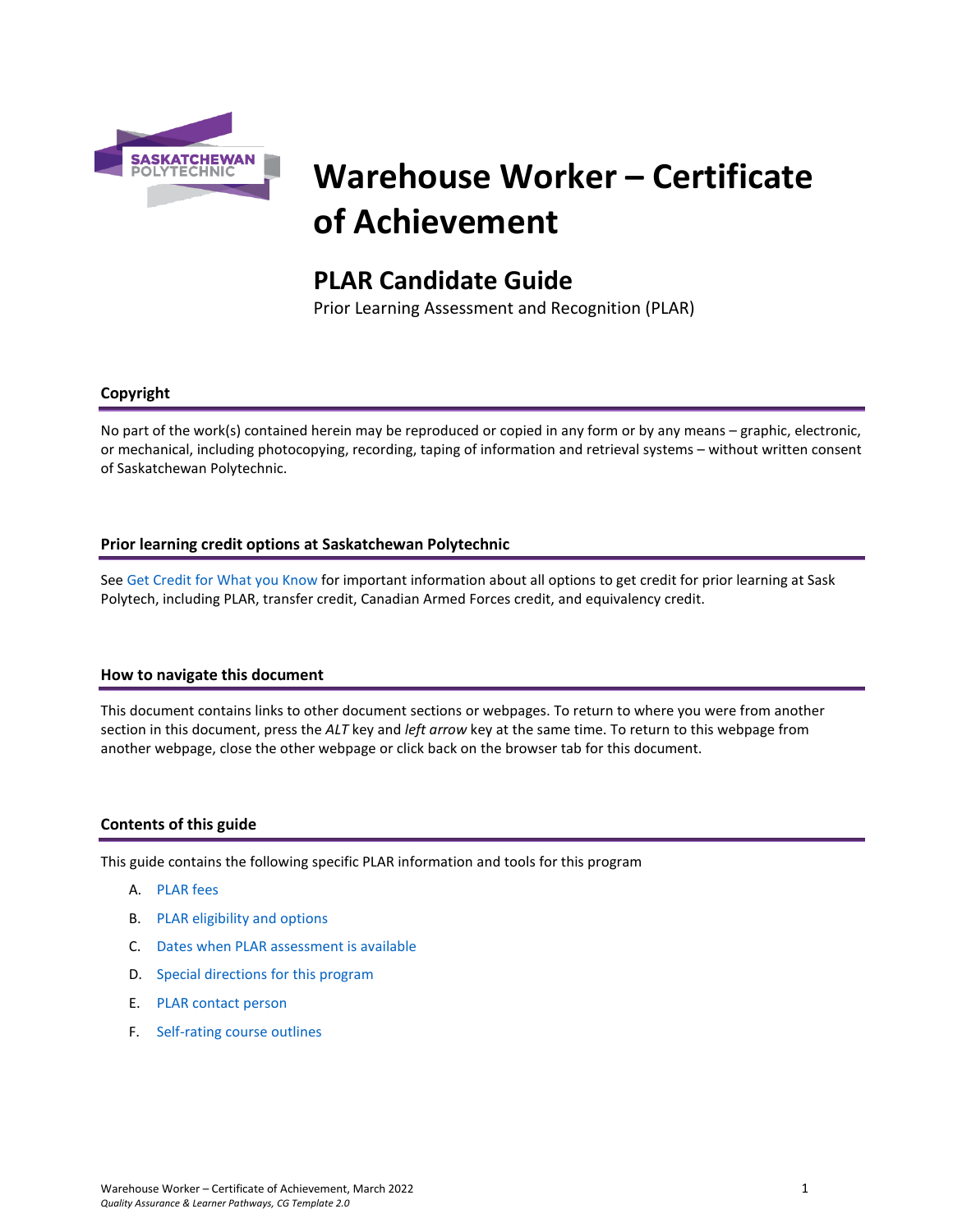# <span id="page-1-0"></span>**A. PLAR fees**

Fees for PLAR challenges are set to cover our costs for consultation, assessment, and related administrative tasks. PLAR fees are non-refundable and non-transferrable.

<span id="page-1-1"></span>The PLAR fees policy is subject to change for each new academic year. Please see the **Cost** section on th[e PLAR webpage](https://saskpolytech.ca/admissions/get-credit/plar.aspx) for current fee information.

# **B. PLAR eligibility and options**

To be eligible for PLAR for courses in this program, you must first apply for admission and be accepted into the program. You must also consult with th[e PLAR contact person](#page-2-0) and be approved for PLAR assessment.

#### **Course pre-requisites and co-requisites**

Some courses have one or more other courses that must be completed first (pre-requisite) or at the same time (corequisite). See course outlines in this guide to identify any pre- or co-requisites for each course. Discuss with your [PLAR](#page-2-0)  [contact person](#page-2-0) how to deal with courses with co-requisites.

#### **Block assessment**

<span id="page-1-2"></span>Some programs may assess a cluster of courses together in one block, which may save you time and effort. Ask the PLAR [contact person](#page-2-0) whether there are any block assessment options in this program.

#### **C. Dates when PLAR assessment is available**

PLAR assessment for this program is available from Sept 1 to June 15 in each academic year.

<span id="page-1-3"></span>**All PLAR assessments must be completed by June 15 of each academic year**.

#### **D. Special directions for this program**

- 1. **Review** the [PLAR process and FAQs](https://saskpolytech.ca/admissions/get-credit/plar.aspx) and the information in this guide.
- 2. **Self-rate** your learning for each course using the Course Outlines in this guide.
- 3. **Consult** with th[e PLAR contact person](#page-2-0) for PLAR approval. Be prepared to provide your resume, course selfratings (see section F), and a partially complete[d PLAR application.](https://saskpolytech.ca/admissions/resources/documents/plar-application-form.pdf) If you are approved for PLAR, the contact person will sign your PLAR application and explain next steps.
- 4. **Apply** for admission to the program. Se[e directions](https://saskpolytech.ca/admissions/apply-and-register/apply-to-a-program.aspx) for applying.
- 5. **Register** for PLAR at Registration Services once you have signed approval on your [PLAR Application Form.](http://saskpolytech.ca/admissions/resources/documents/plar-application-form.pdf) The PLAR fee will be added to your student account.
- 6. **Finalize** a detailed Assessment Plan with your assigned assessor**.**
- 7. **Complete** assessment before your PLAR registration expires.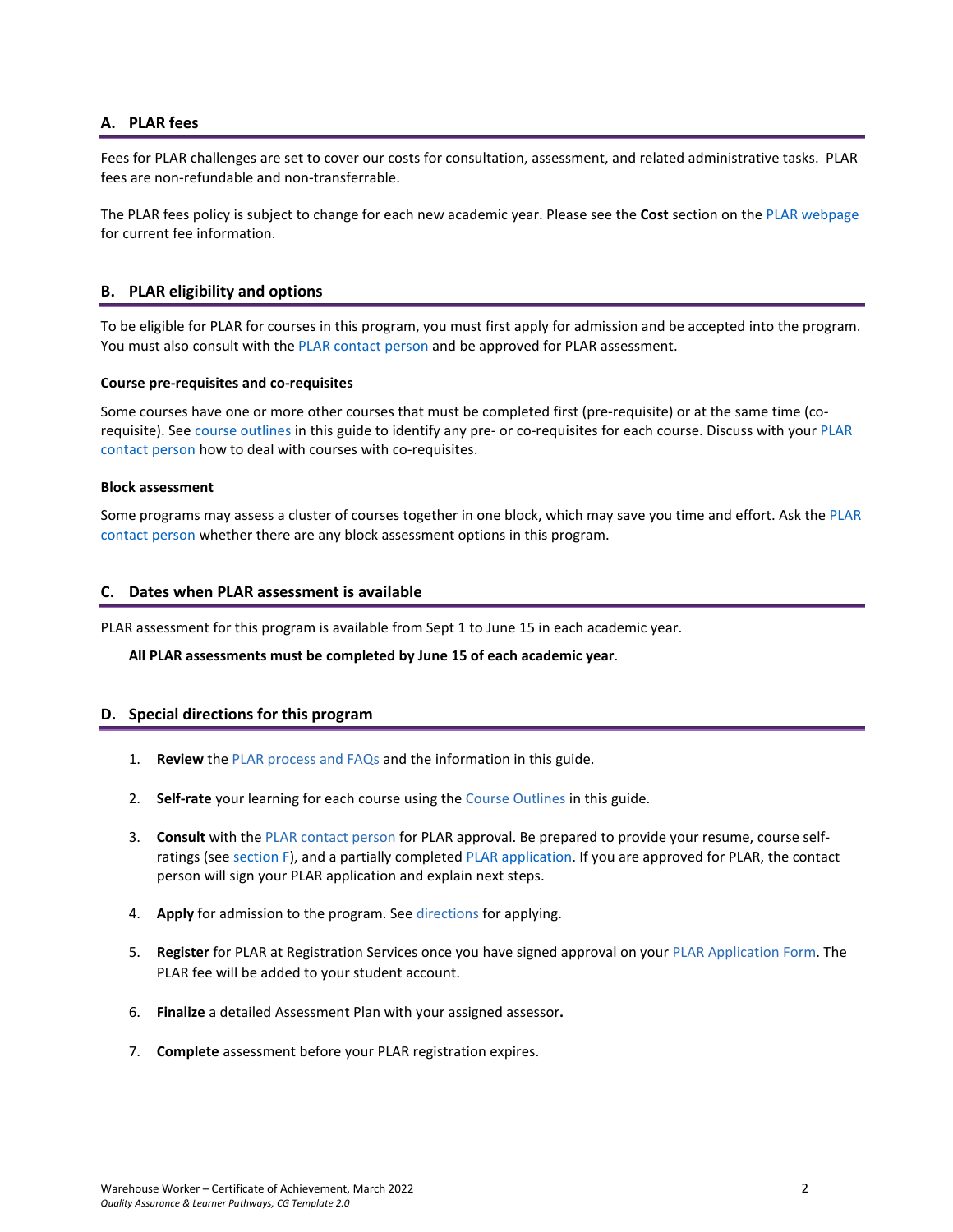#### <span id="page-2-0"></span>**E. PLAR contact person**

Contact one of the Program Heads below to arrange a consultation **after** you have read this guide and [general PLAR](http://saskpolytech.ca/admissions/resources/prior-learning-process.aspx)  [information](http://saskpolytech.ca/admissions/resources/prior-learning-process.aspx) **and** rated yourself for each course (see next section). Consultation may be by phone, online, or in person. Be prepared to provide your resume, course self-ratings, and a partially complete[d PLAR application.](https://saskpolytech.ca/admissions/resources/documents/plar-application-form.pdf#search=PLAR%20application) If agreement is reached to go ahead with PLAR, the contact person will sign approval on your PLAR application and explain the next steps. Admission to the program is required before you can register for PLAR.

> **David Mervold, Program Head** Saskatchewan Polytechnic, Campus Phone: 306 – 659 - 4869 Email[: mervoldd@saskpolytech.ca](mailto:mervoldd@saskpolytech.ca)

#### <span id="page-2-1"></span>**F. Self-rating course outlines**

Clicking on a course code below opens a page where you can rate yourself on the knowledge and skills assessed for PLAR credit. For Arts & Sciences courses, clicking on the course code opens another PLAR guide. The [PLAR contact](#page-2-0)  [person](#page-2-0) for this program will refer you to another person to discuss PLAR for courses delivered by Arts & Sciences or another program/department.

| <b>COURSE</b><br><b>CODE</b> | <b>COURSE NAME</b>                               | <b>Delivered by another</b><br>department/program |
|------------------------------|--------------------------------------------------|---------------------------------------------------|
| <b>MATE 190</b>              | Materials Handling and Equipment                 |                                                   |
| <b>PART 178</b>              | Parts Workplace Skills                           |                                                   |
| <b>PART 191</b>              | Introduction to the Parts and Warehousing Trades |                                                   |
| <b>PART 192</b>              | <b>Tools and Measuring</b>                       |                                                   |
| <b>PART 197</b>              | <b>Parts Documentation</b>                       |                                                   |
| <b>PART 198</b>              | Parts Warehousing                                |                                                   |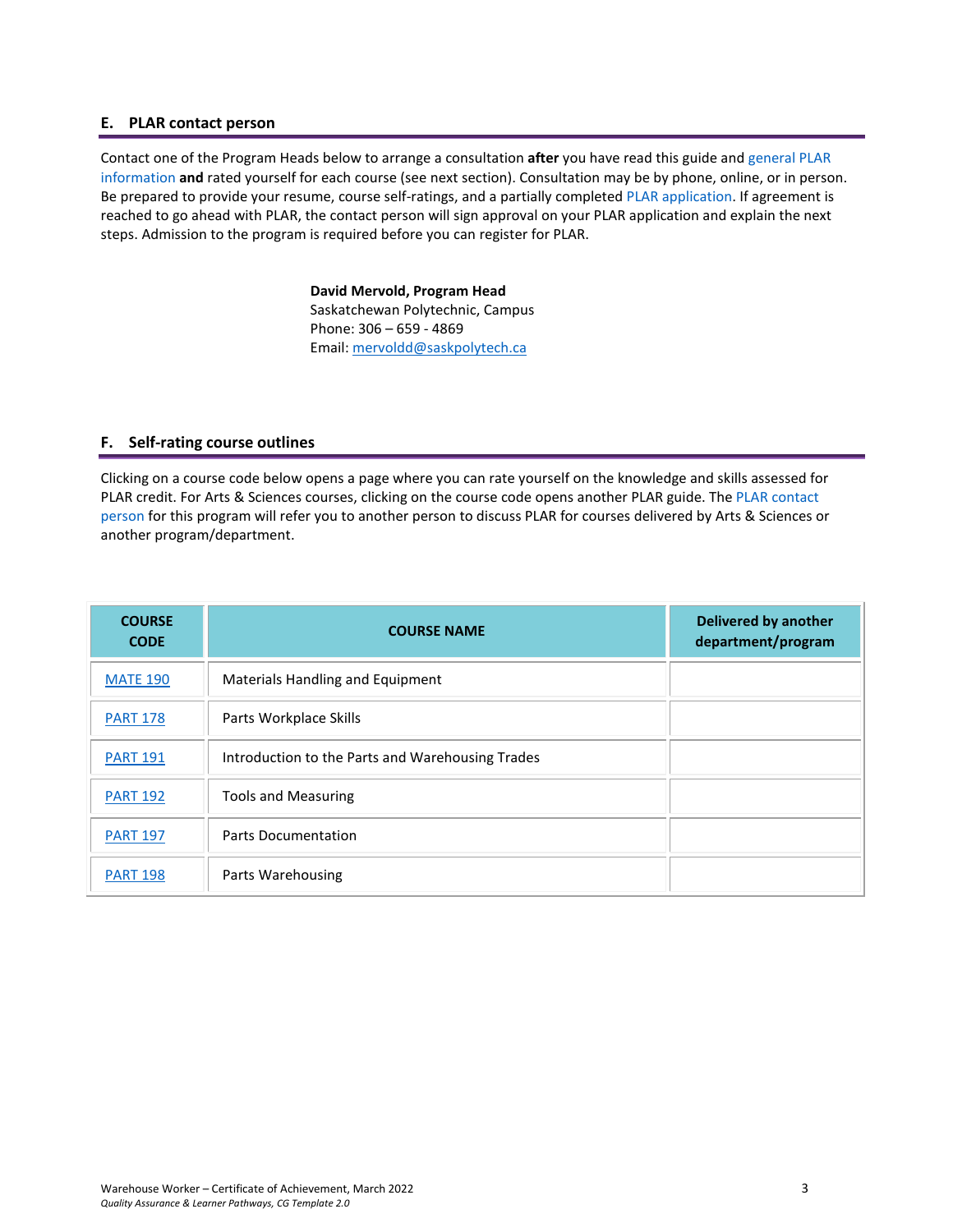# <span id="page-3-0"></span>**MATE 190 - Materials Handling and Equipment**

You will study typical practices and procedures for material movement in a warehouse or parts distribution facility. You will focus on design, space usage, equipment requirements, and the theory and practical operations on a variety of mobile powered equipment.

| Credit unit(s):               | 3.0  |
|-------------------------------|------|
| <b>Pre and Co Requisites:</b> | none |
| Equivalent course(s):         | none |

| Use a checkmark $(\checkmark)$ to rate yourself as follows for each learning outcome |                                                                                                                                                                                                                        |           |          |      |
|--------------------------------------------------------------------------------------|------------------------------------------------------------------------------------------------------------------------------------------------------------------------------------------------------------------------|-----------|----------|------|
| None:                                                                                | I can apply this outcome without direction or supervision.<br>Competent:<br>I am still learning skills and knowledge to apply this outcome.<br>Learning:<br>I have no knowledge or experience related to this outcome. | Competent | Learning | None |
| 1.                                                                                   | Identify materials handling equipment.                                                                                                                                                                                 |           |          |      |
| 2.                                                                                   | Discuss facility layouts.                                                                                                                                                                                              |           |          |      |
| 3.<br>Describe inventory handling practices.                                         |                                                                                                                                                                                                                        |           |          |      |
| 4.                                                                                   | Compare operational facility layouts.                                                                                                                                                                                  |           |          |      |
| 5.                                                                                   | Discuss safety requirements.                                                                                                                                                                                           |           |          |      |
| 6.                                                                                   | Demonstrate safe use of materials handling equipment.                                                                                                                                                                  |           |          |      |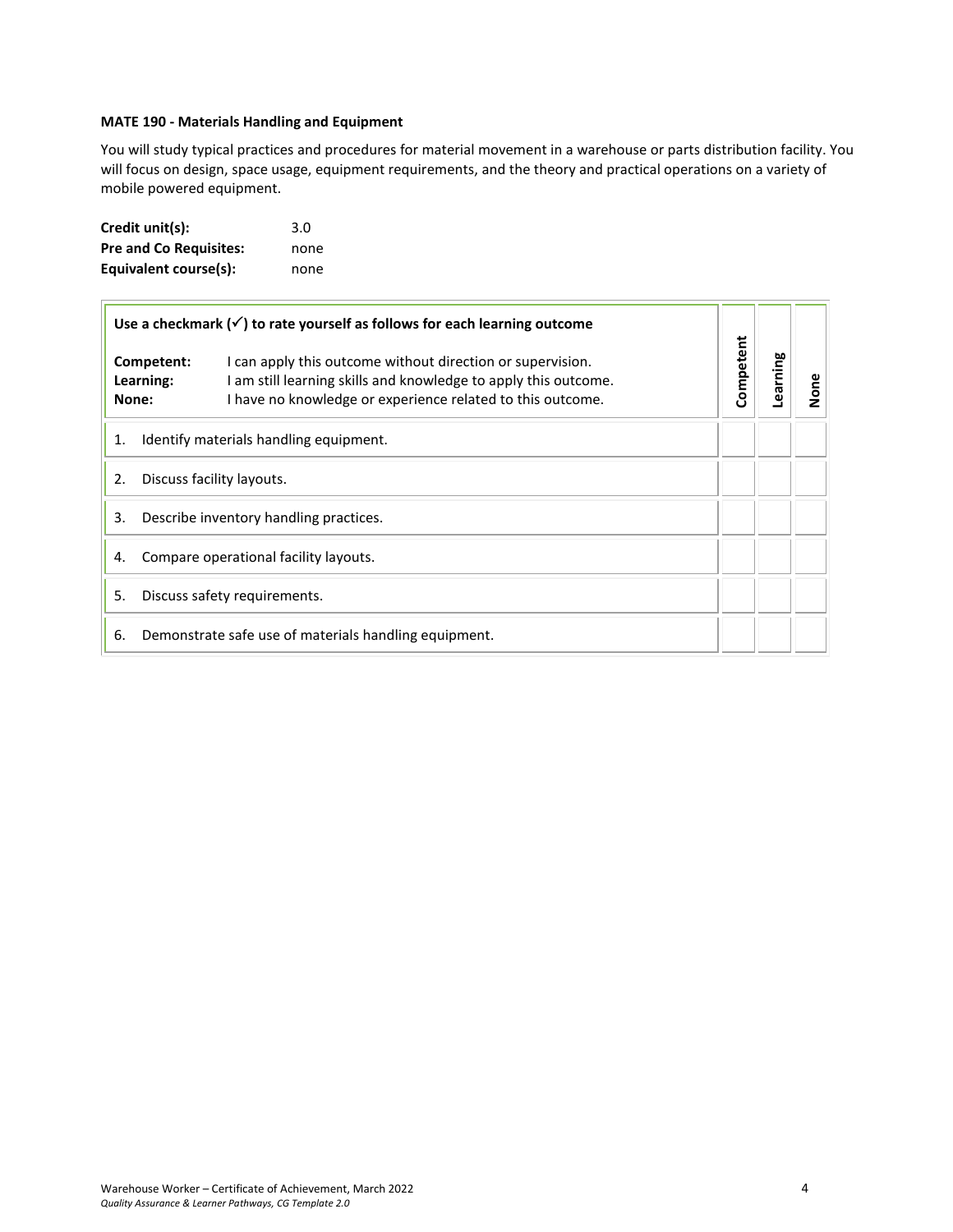# <span id="page-4-0"></span>**PART 178 - Parts Workplace Skills**

You will learn valuable workplace skills including job exploration, explore essential and employability skills, customer service, business communication methods, workplace behaviors and responsibilities, coaching, mentoring, and conflict resolution.

| Credit unit(s):               | 2.0  |
|-------------------------------|------|
| <b>Pre and Co Requisites:</b> | none |
| Equivalent course(s):         | none |

| Use a checkmark $(\checkmark)$ to rate yourself as follows for each learning outcome                                                                                                                                          |                                         |           |          |      |
|-------------------------------------------------------------------------------------------------------------------------------------------------------------------------------------------------------------------------------|-----------------------------------------|-----------|----------|------|
| Competent:<br>I can apply this outcome without direction or supervision.<br>am still learning skills and knowledge to apply this outcome.<br>Learning:<br>I have no knowledge or experience related to this outcome.<br>None: |                                         | Competent | Learning | None |
| 1.                                                                                                                                                                                                                            | Explore job search related documents.   |           |          |      |
| 2.                                                                                                                                                                                                                            | Examine essential workplace procedures. |           |          |      |
| 3.                                                                                                                                                                                                                            | Discuss customer communication skills.  |           |          |      |
| 4.                                                                                                                                                                                                                            | Explain workplace conflict resolution.  |           |          |      |
| 5.                                                                                                                                                                                                                            | Describe workplace mentoring.           |           |          |      |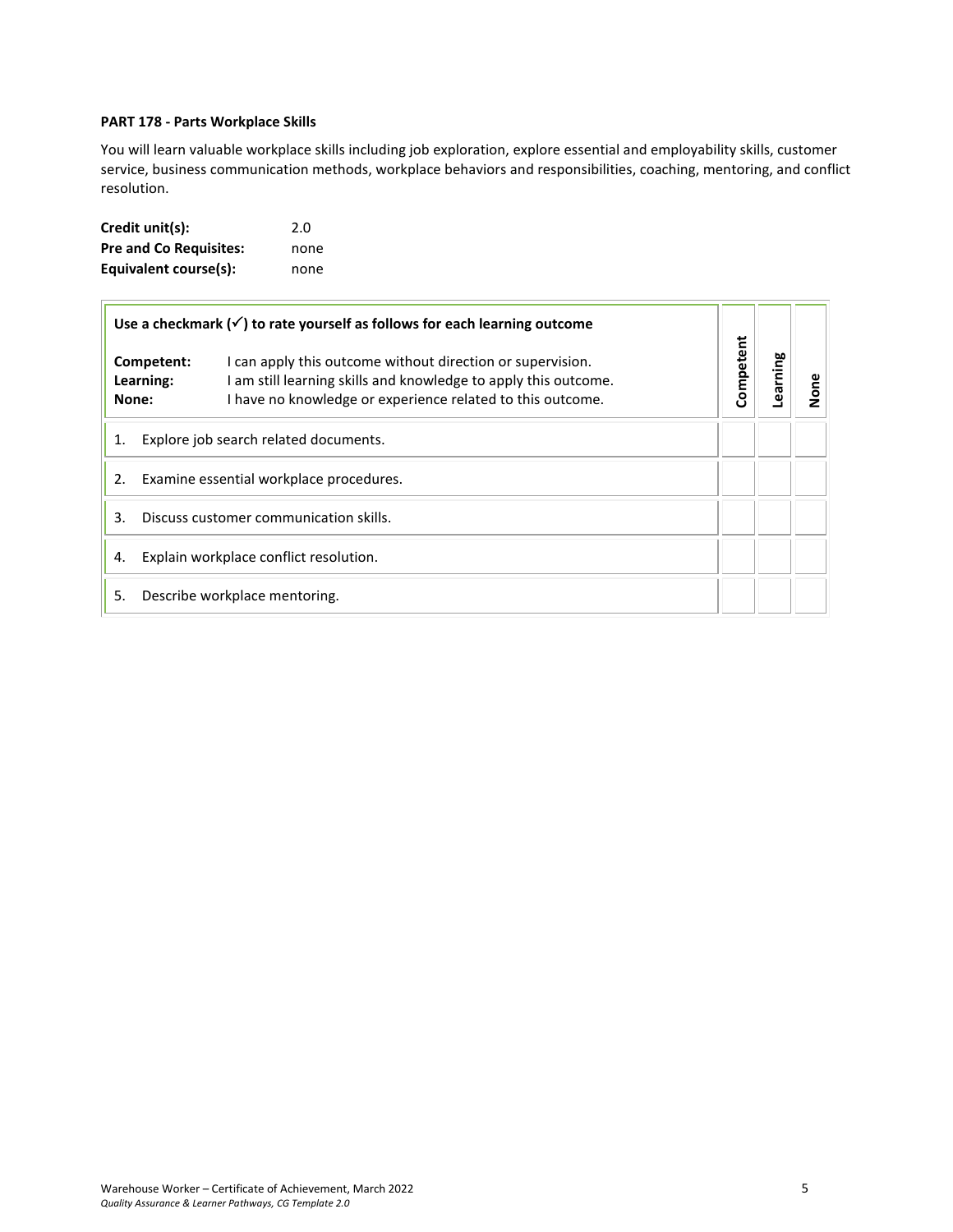# <span id="page-5-0"></span>**PART 191 - Introduction to the Parts and Warehousing Trades**

You will study the history of the program and the reason for trained parts people in the industry, examining the different types of dealership and aftermarket parts distribution networks. Occupational Health and Safety (OH&S), personal and shop safety, fire safety and worksafe policies and procedures will be covered.

| Credit unit(s):               | 2.0  |
|-------------------------------|------|
| <b>Pre and Co Requisites:</b> | none |
| Equivalent course(s):         | none |

| Use a checkmark $(\checkmark)$ to rate yourself as follows for each learning outcome |                         |                                                                                                                                                                                           |           |         |   |
|--------------------------------------------------------------------------------------|-------------------------|-------------------------------------------------------------------------------------------------------------------------------------------------------------------------------------------|-----------|---------|---|
| None:                                                                                | Competent:<br>Learning: | I can apply this outcome without direction or supervision.<br>am still learning skills and knowledge to apply this outcome.<br>I have no knowledge or experience related to this outcome. | Competent | earning | ā |
| 1.                                                                                   |                         | Describe the types of distribution networks.                                                                                                                                              |           |         |   |
| 2.                                                                                   |                         | Identify the duties and responsibilities of parts department personnel.                                                                                                                   |           |         |   |
| 3.                                                                                   |                         | Recognize safe working practices and safety equipment.                                                                                                                                    |           |         |   |
| 4.                                                                                   | Explain fire safety.    |                                                                                                                                                                                           |           |         |   |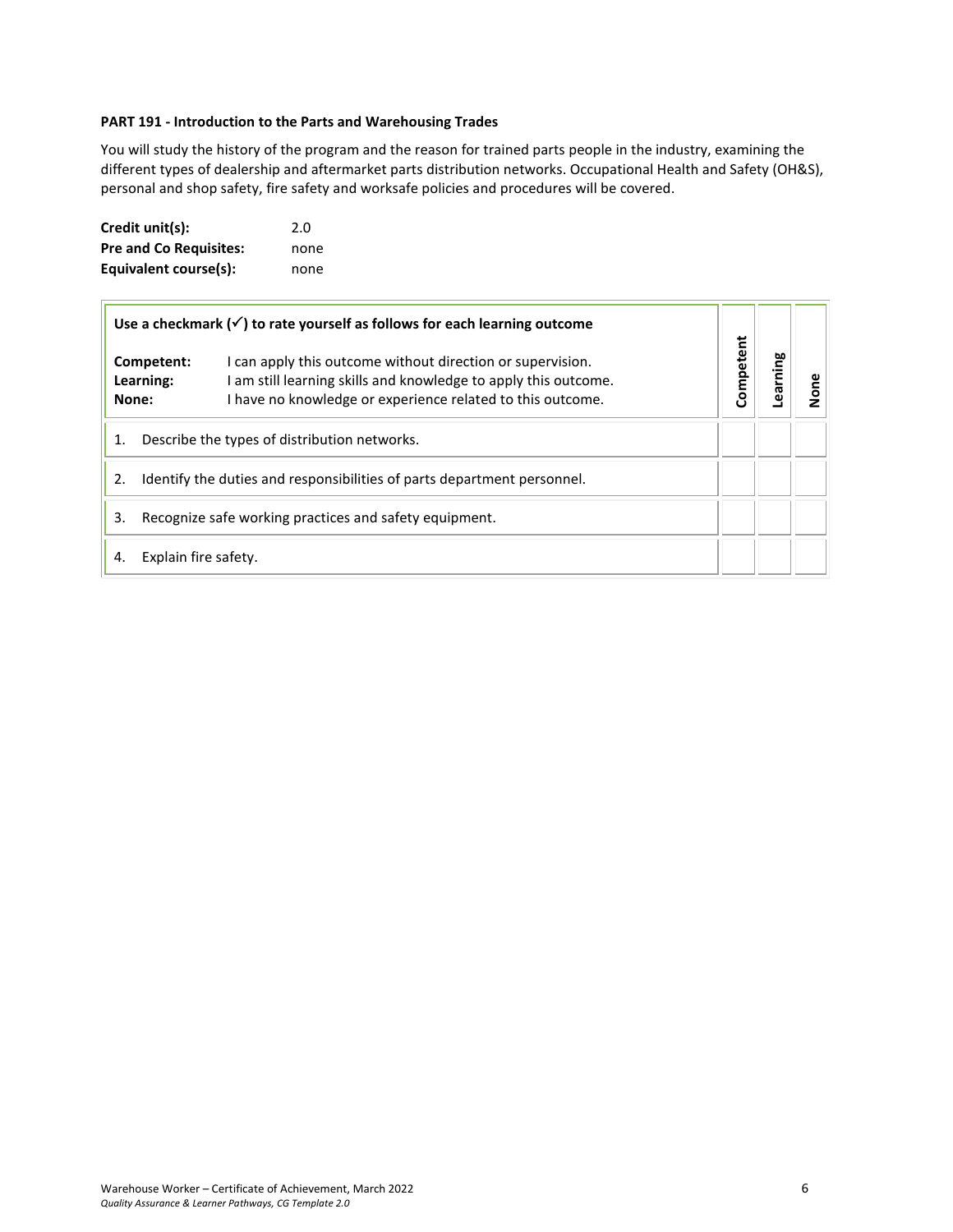# <span id="page-6-0"></span>**PART 192 - Tools and Measuring**

You will learn how to identify and use hand tools, power tools and measuring equipment.

| Credit unit(s):               | 2.0  |
|-------------------------------|------|
| <b>Pre and Co Requisites:</b> | none |
| Equivalent course(s):         | none |

| Use a checkmark $(\checkmark)$ to rate yourself as follows for each learning outcome |                                  |                                                                                                                                                                                             |           |         |      |
|--------------------------------------------------------------------------------------|----------------------------------|---------------------------------------------------------------------------------------------------------------------------------------------------------------------------------------------|-----------|---------|------|
|                                                                                      | Competent:<br>Learning:<br>None: | I can apply this outcome without direction or supervision.<br>I am still learning skills and knowledge to apply this outcome.<br>I have no knowledge or experience related to this outcome. | Competent | earning | None |
| 1.                                                                                   |                                  | Explain the different types of hand tools.                                                                                                                                                  |           |         |      |
| 2.                                                                                   |                                  | Explain the different types of power tools.                                                                                                                                                 |           |         |      |
| 3.                                                                                   |                                  | Identify measuring tools and equipment.                                                                                                                                                     |           |         |      |
| 4.                                                                                   |                                  | Demonstrate measuring tool use and operation.                                                                                                                                               |           |         |      |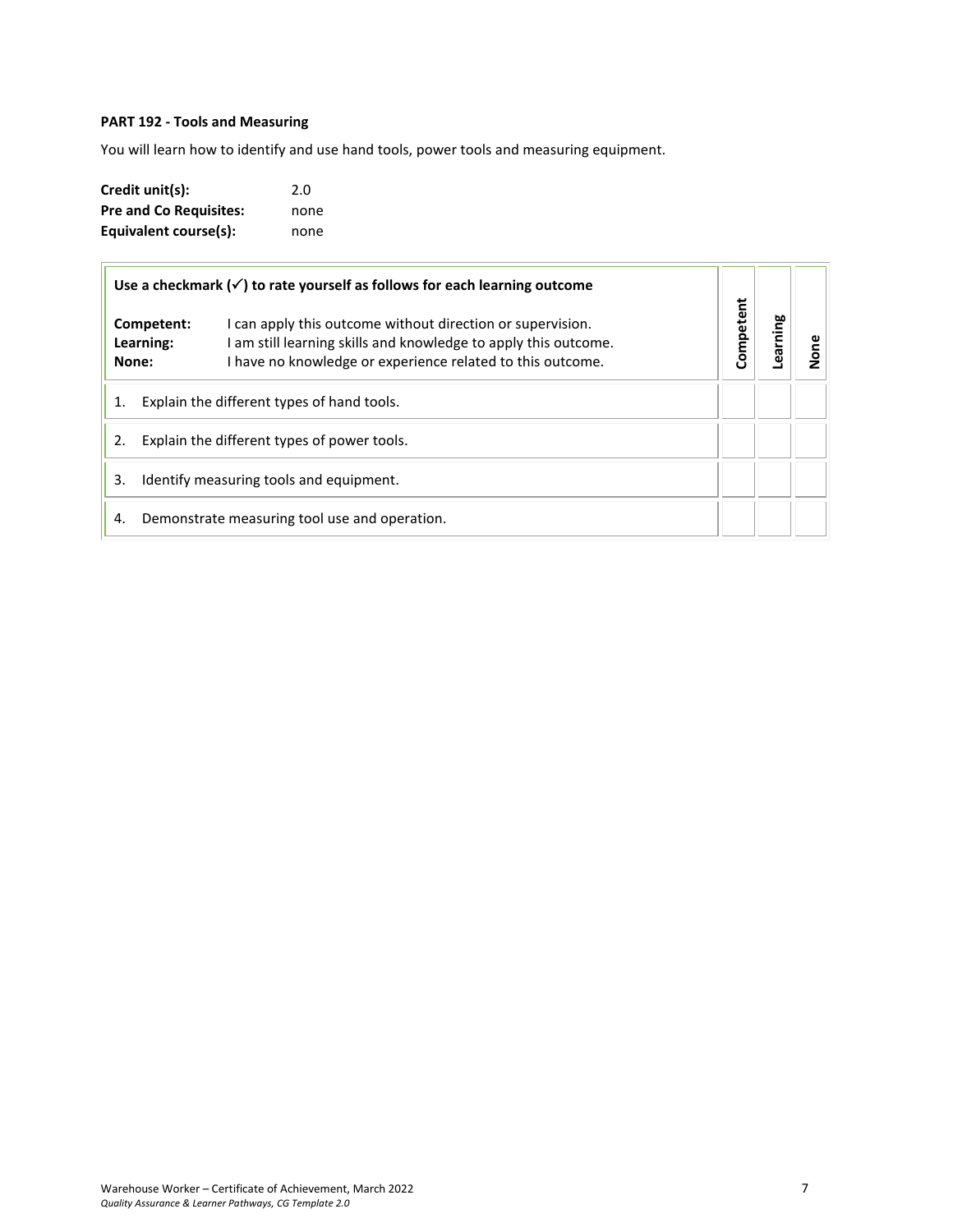# <span id="page-7-0"></span>**PART 197 - Parts Documentation**

You will become familiar with the various transactions that occur in a parts department. This includes point-of-sale documentation and forms used for other functions.

| Credit unit(s):               | 2.0  |
|-------------------------------|------|
| <b>Pre and Co Requisites:</b> | none |
| Equivalent course(s):         | none |

| Use a checkmark $(\checkmark)$ to rate yourself as follows for each learning outcome |                                                                                                                                                                                                                               |  |           |         |  |
|--------------------------------------------------------------------------------------|-------------------------------------------------------------------------------------------------------------------------------------------------------------------------------------------------------------------------------|--|-----------|---------|--|
|                                                                                      | I can apply this outcome without direction or supervision.<br>Competent:<br>am still learning skills and knowledge to apply this outcome.<br>Learning:<br>I have no knowledge or experience related to this outcome.<br>None: |  | Competent | earning |  |
|                                                                                      | Explain the different point of sale documentation.                                                                                                                                                                            |  |           |         |  |
| 2.                                                                                   | Discuss the purpose and required information on a work order.                                                                                                                                                                 |  |           |         |  |
| 3.                                                                                   | Prepare a parts order form.                                                                                                                                                                                                   |  |           |         |  |
| 4.                                                                                   | Describe procedures when handling warranties.                                                                                                                                                                                 |  |           |         |  |